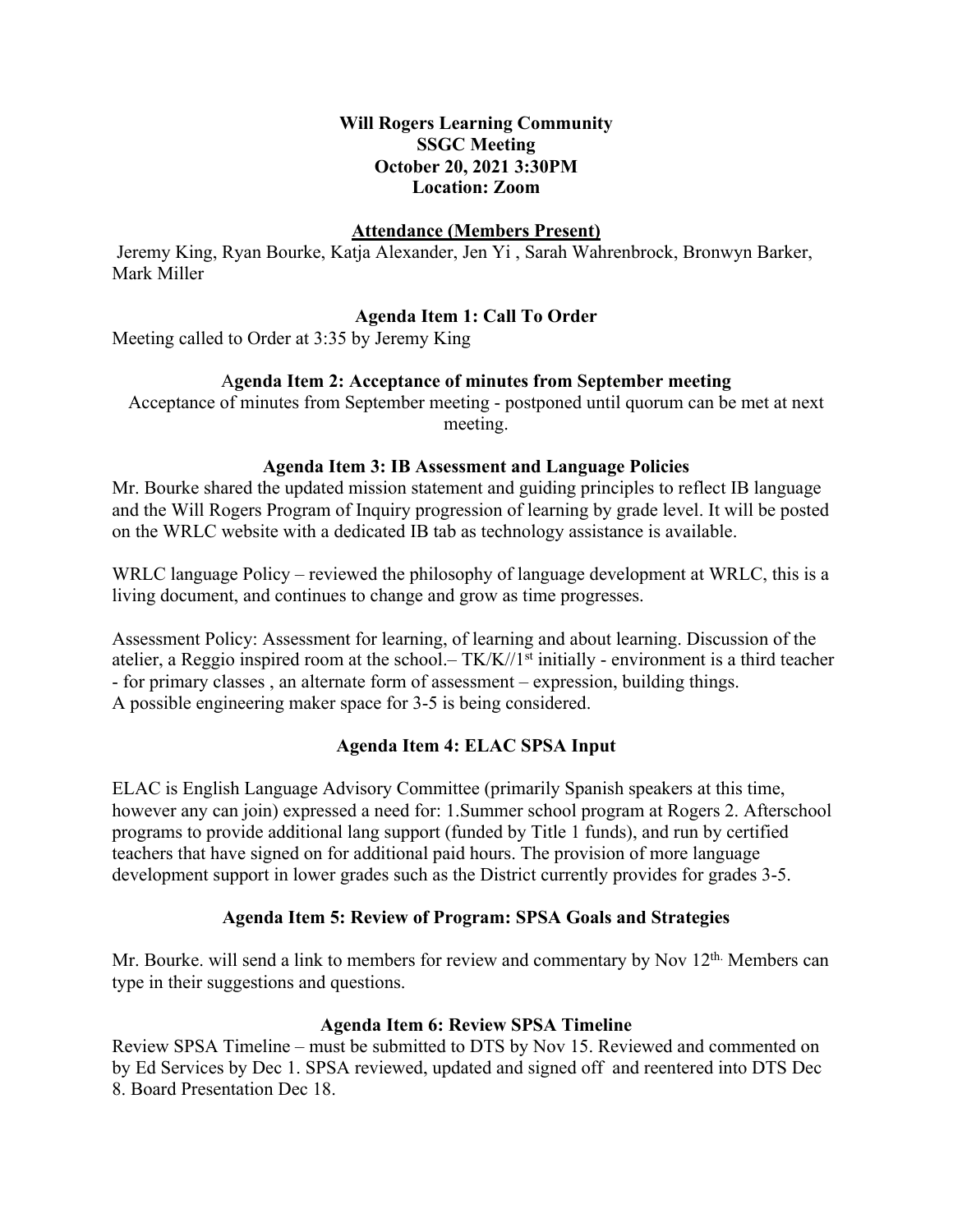# **Agenda Item 6: For The Good Of The Order**

None at this time.

# **Agenda Item 7: Adjournment**

Meeting Adjourned at 4:33.

*Next Regular Meeting: November 17th, 2021 @ 3:30Pm*